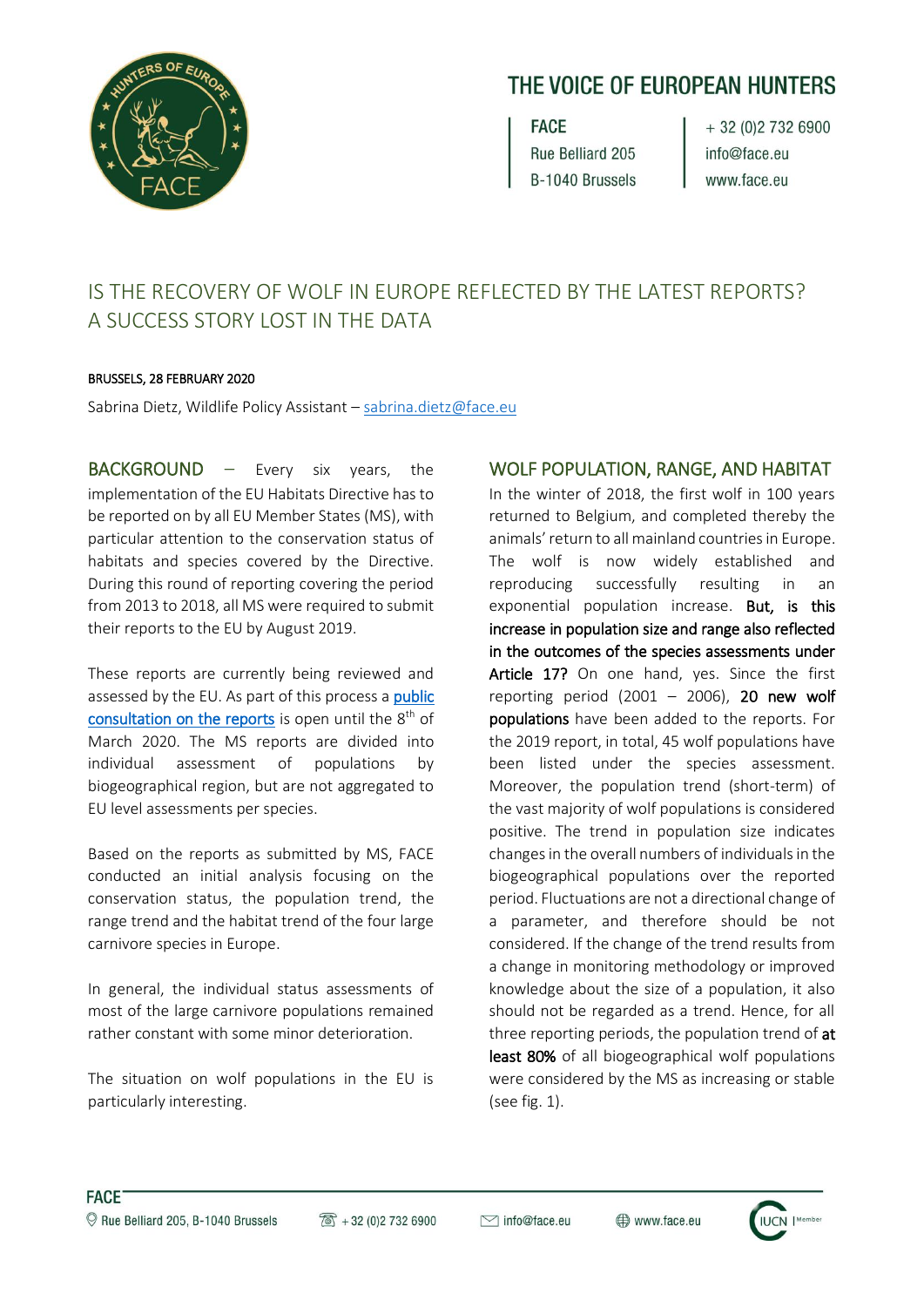

*Figure 2 Development of the short-term population trend of wolf populations from the 1st to the 3rd reporting period; data derived from the MS reports.*

In at least 82%, MS considered the range trend of wolf populations as either increasing or stable during the three reporting periods - with the highest percentage in the 2019 report<sup>1</sup> (see fig. 2). Also, the steady increase in the number of wolf population units assessed from 25 in the first reporting period, then 33, then 45 in the most recent assessment highlights the expansion in the range of the wolf.

The assessment of habitat for the species considers both quality and area. Habitat for the species refers to the resources necessary at all stages in the life cycle of the species. Habitat quality includes elements like the availability of prey but also fragmentation where appropriate for the species. In the case of Europe, landscapes and habitats have been profoundly altered and fragmented owing to the expansion and intensification of





<sup>1</sup> According to the Explanatory Notes and Guidelines for the period 2013–2018, range is defined as 'the outer limits of the overall area in which a habitat type or species is found at present'. The range

should be calculated based on the map of the actual wolf distribution using a standardized algorithm.

## **FACE**

 $\overline{\phantom{a}}$ 

Rue Belliard 205, B-1040 Brussels

 $\sqrt{6}$  + 32 (0) 2 732 6900

 $\triangleright$  info@face.eu

www.face.eu

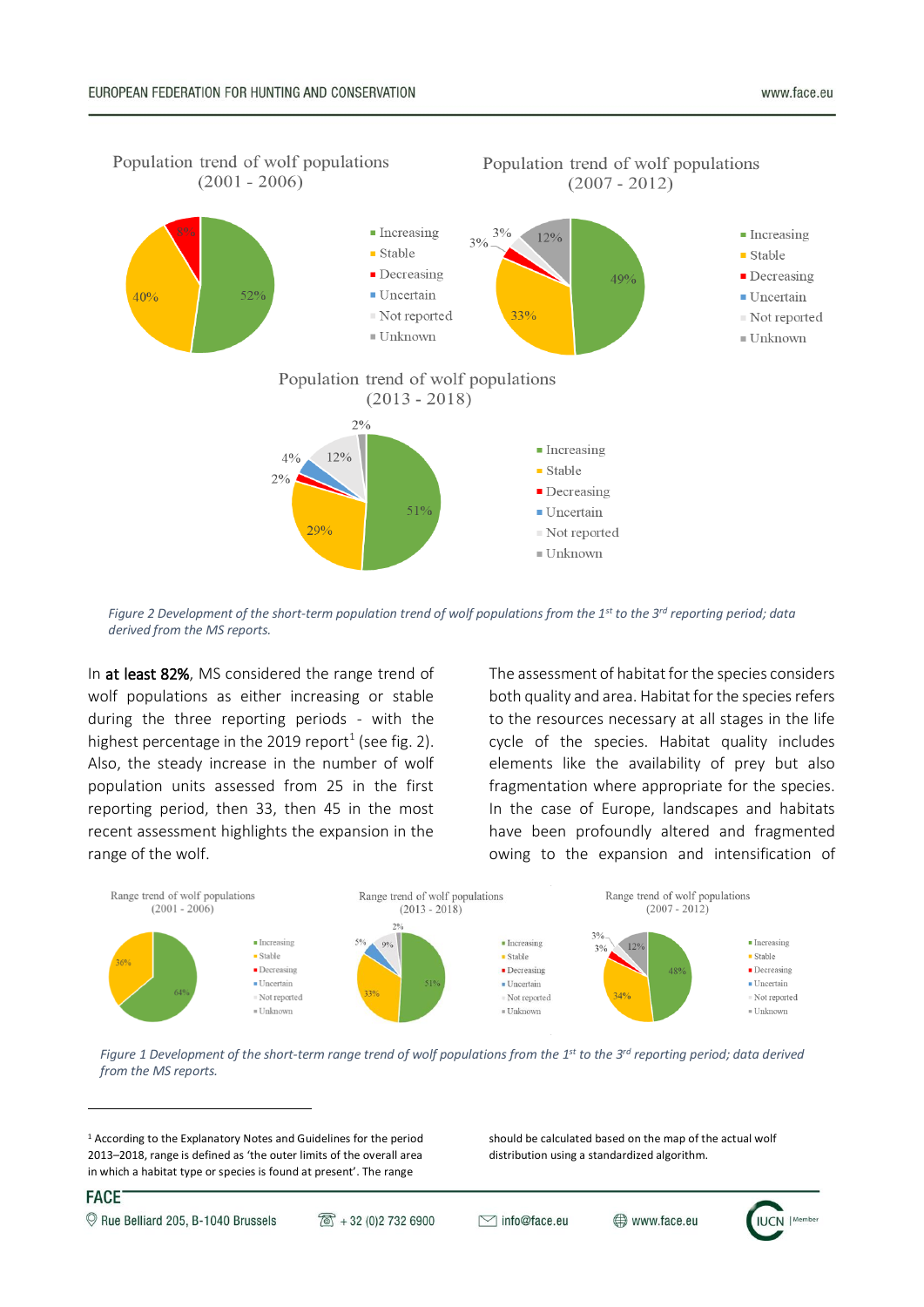human land use. Hence, even though, Europe is the continent most affected by human-caused fragmentation, the habitat trend for wolf

populations remained rather stable over the years covering the reporting periods (see fig. 3). This is largely because the wolf is a habitat generalist.



*Figure 3 Development of the short-term habitat trend of wolf populations from the 1st to the 3rd reporting period; data derived from the MS reports.*

### A MISLEADING IMAGE

Summarized, the trend of population size, range and habitat are generally considered as stable or in a lot of populations, even as increasing. However, this largely positive trend is not reflected in the overall conservation status of the biogeographical populations. The conservation status given to a population is of particular importance since it greatly influences the management and conservation of the wolf population.

Despite the fact that wolf populations are doing better, for the 2019 report, the wolf populations with a favourable conservation status decreased from 58% (2007 – 2012) to 40%. At the same time, the number of wolf populations with an unfavourable conservation status increased from 39% to 43% (see fig. 4).

So, to answer the question: Is this increase in population size and range also reflected in the outcomes of the species assessments under Article 17?

The answer is no; the increase in population size and range of wolves during recent years is not/hardly reflected in the outcomes of the MS species assessments under the Habitats Directive.

The main reasons include unknown data, different methods or improved knowledge/more accurate data as reported for some Spanish wolf populations or even highly contested [data](https://www.euractiv.com/section/justice-home-affairs/news/counting-wolves-in-bulgaria-with-eu-money/) as in the case of Bulgaria.

Comparing the data of the second and third reports, it is obvious that there is an increase in the population of wolves in Bulgaria. But in its general conclusion, the report nevertheless states that the future prospects of these populations are poor and will even disappear in the coming years.

However, the inclusion of newly established populations such as the wolf population of Luxembourg that naturally cannot yet obtain a favourable conservation status, increased the number of populations with an unfavourable conservation status. All of these reasons lead to a misleading impression of the conservation status of Europe's wolf populations.

Thus, the recovery of wolf populations in Europe is to a great extent unheard and unseen.

#### A success story lost in the data!